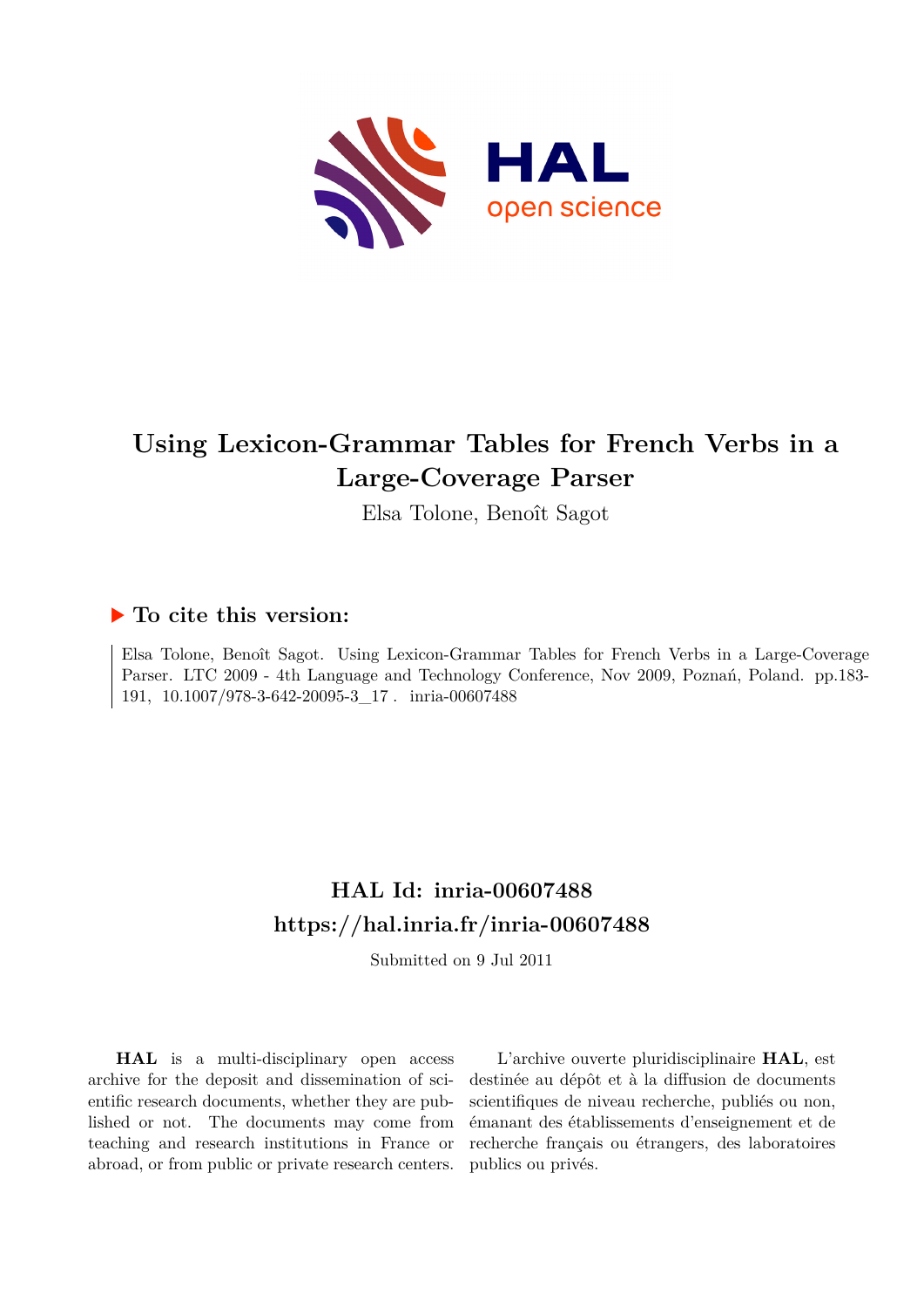## **Using Lexicon-Grammar Tables for French Verbs in a Large-Coverage Parser**

Elsa Tolone<sup>1</sup> and Benoît Sagot<sup>2</sup>

<sup>1</sup> Laboratoire d'Informatique Gaspard-Monge, Université Paris-Est 5 boulevard Descartes, Champs-sur-Marne 77454 Marne-la-Vallée Cedex 2, France <elsa.tolone@univ-paris-est.fr> <sup>2</sup> ALPAGE, INRIA Paris-Rocquencourt & Université Paris 7 Domaine de Voluceau, Rocquencourt B.P. 105 78153 Le Chesnay Cedex, France <benoit.sagot@inria.fr>

**Abstract.** In this paper, we describe the integration of Lexicon-Grammar tables for French verbs in the large-coverage FRMG parser and the evaluation of the resulting parser. This integration required a conversion step so as to extract the syntactic information encoded in Lexicon-Grammar tables and represent it in the NLP lexical formalism used by FRMG, i.e., the Alexina framework (that of the Le*fff* lexicon, on which the standard version of FRMG relies). We describe the linguistic basis of this conversion process, and the resulting lexicon. We compare the results of the FRMG parser on the EASy reference corpus depending on whether it relies on the verb entries of the Le*fff* or those of the converted Lexicon-Grammar verb tables.

**Keywords:** Syntactic lexica, Lexicon-Grammar, parsing, evaluation.

## **1 Introduction**

Lexicon-Grammar tables are currently one of the major sources of syntactic lexical information for the French language. Moreover, several Lexicon-Grammar tables exist for other languages, such as Italian, Portugese, Modern Greek, Korean, and others. Their development was initiated as early as the 1970s by Maurice Gross, at the LADL and then the IGM (Université Paris-Est) [5,1,6]. Lexical information is represented in the form of *tables*. Each table puts together elements of a given category (for a given language) that share a certain number of *defining features*, which usually concern subcategorization. These elements form a *class*. These tables are represented as matrices: each row corresponds to a lexical item of the corresponding class; each column lists all features<sup>1</sup> that may be valid or not for the different members of the class; at the intersection of a row and a column, the symbol + (resp. *−*) indicates that the feature

<sup>&</sup>lt;sup>1</sup> For example, the feature  $N_0$  V means "possible head of an intransitive construction with initial subject noun phrase"; the feature [passif] means "passive diathesis possible".

Z. Vetulani (Ed.): LTC 2009, LNAI 6562, pp. 183[–191,](#page-9-0) 2011.

<sup>-</sup>c Springer-Verlag Berlin Heidelberg 2011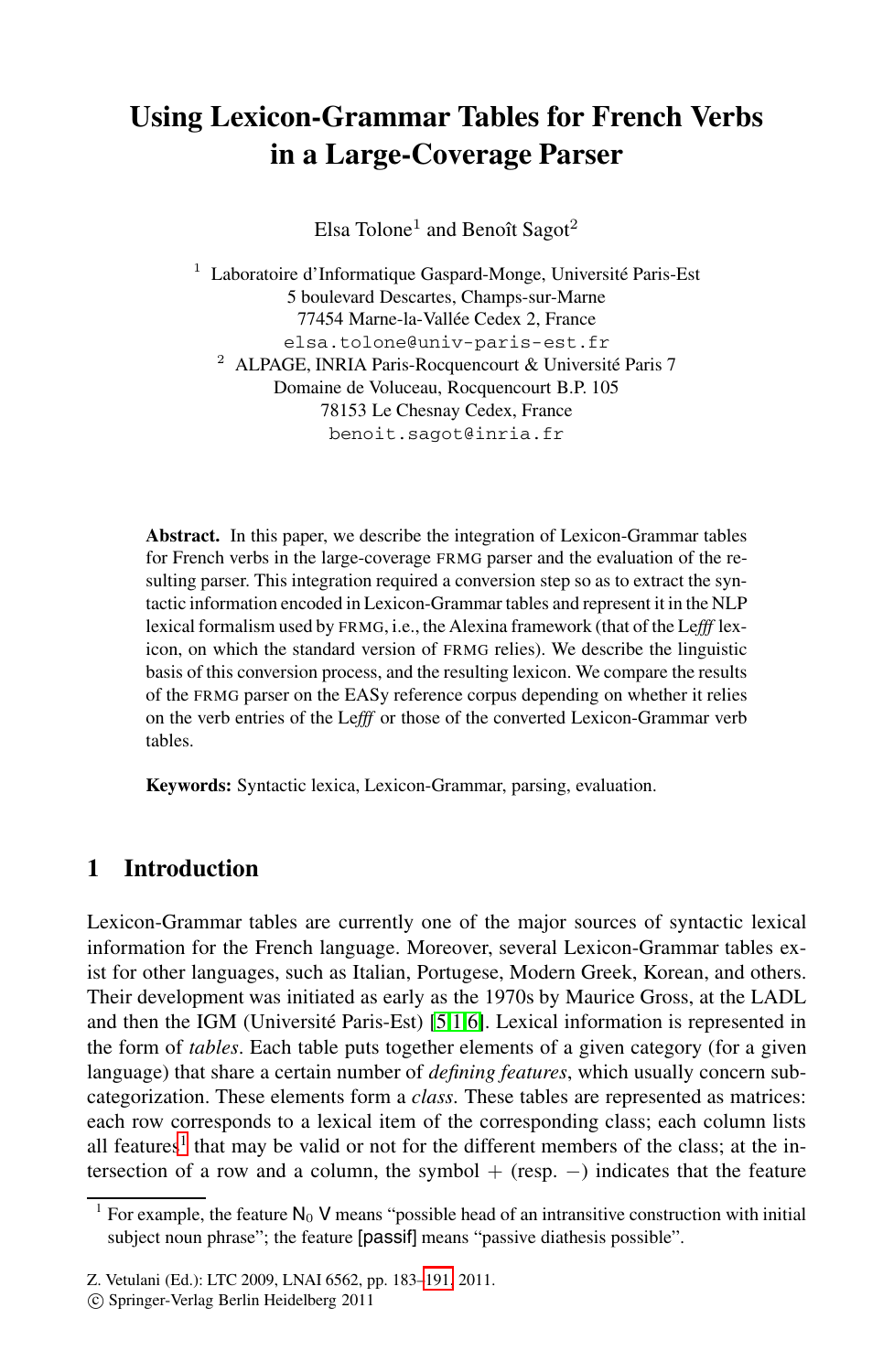corresponding to the column is valid (resp. not valid) for the lexical entry corresponding to the row. As far as the French language is concerned, 61 tables for simple verbs have been developed, as well as 59 tables for predicative nouns, 65 tables for idiomatic expressions (mostly verbal), and 32 tables for (simple and idiomatic) adverbs.

Current tables suffer from various types of inconsistency and incompleteness. In particular, defining features are not represented in the tables.<sup>2</sup> To remedy this situation, *tables of classes* are being developed at IGM for each category, and notably for verbs, which associate the set of their defining features with each class [9]. Preliminary results of this long-term effort allowed us to convert verb tables into a format suitable for their use within a large-scale parser for French, the FRMG parser [14]. This format is that of the Alexina framework, in which the lexicon used by the standard FRMG was developed. This lexicon is the Le*fff* (see below).

This paper is organized as follows. Section 2 briefly describes the lglex lexicon. Section 3 introduces the Alexina format and the Le*fff* NLP syntactic lexicon for French. Section 4 provides an overview of the interpretation and conversion process that allowed us to build an Alexina version of lglex. Then section 5 describes how we coupled this converted lexicon with the FRMG parser, and section 6 compares the results of the FRMG parser on the EASy reference corpus depending on whether it relies on the verb entries of the Le*fff* or those of the converted lglex (i.e., on converted Lexicon-Grammar verb tables). Finally, several further steps for this work are evoked in section 7.

### **2 The Verbal Lexicon** lglex

A table of classes groups the list of all syntactic features identified for the corresponding category as columns, and the rows list all classes defined for this category. At the intersection of a row and a column, the symbol + (resp. −) indicates that the corresponding feature is valid (resp. not valid) for all elements of the class (i.e., for all entries of the corresponding table). The symbol *o* indicates that the feature is explicitly coded in the corresponding table, because it is valid only for some of its entries. Finally, the symbol ? means that this cell has not been filled in yet.

The development of the table of verb classes and that of noun classes is close to completion [2], since the coding ? is now only used when a given feature has not yet been studied for a given class. Thanks to this work which makes all syntactic features of verbs in the Lexicon-Grammar tables consistent and explicit, it was possible to build a structured version of the tables, available in text or XML format, and called the lglex lexicon  $[2]$ <sup>3</sup>. The construction of *lglex* relies on the *LGExtract* tool, that takes as input the tables of a given category, the corresponding table of classes and a configuration file. This file defines how each feature (as extracted from the table of classes, or, in the case of features that are coded *o*, extracted from the corresponding table) contribute to building the lglex entry.

 $2$  This also motivated the work described in [4]. A comparison between the textual version of the tables, that is used in the present work, and the work of [4] can be found in [2].

<sup>&</sup>lt;sup>3</sup> Partial on-line distribution under the LGPL-LR license at [http://infolingu.](http://infolingu.univ-mlv.fr/english) [univ-mlv.fr/english](http://infolingu.univ-mlv.fr/english), Language Resources *>* Lexicon-Grammar *>* View.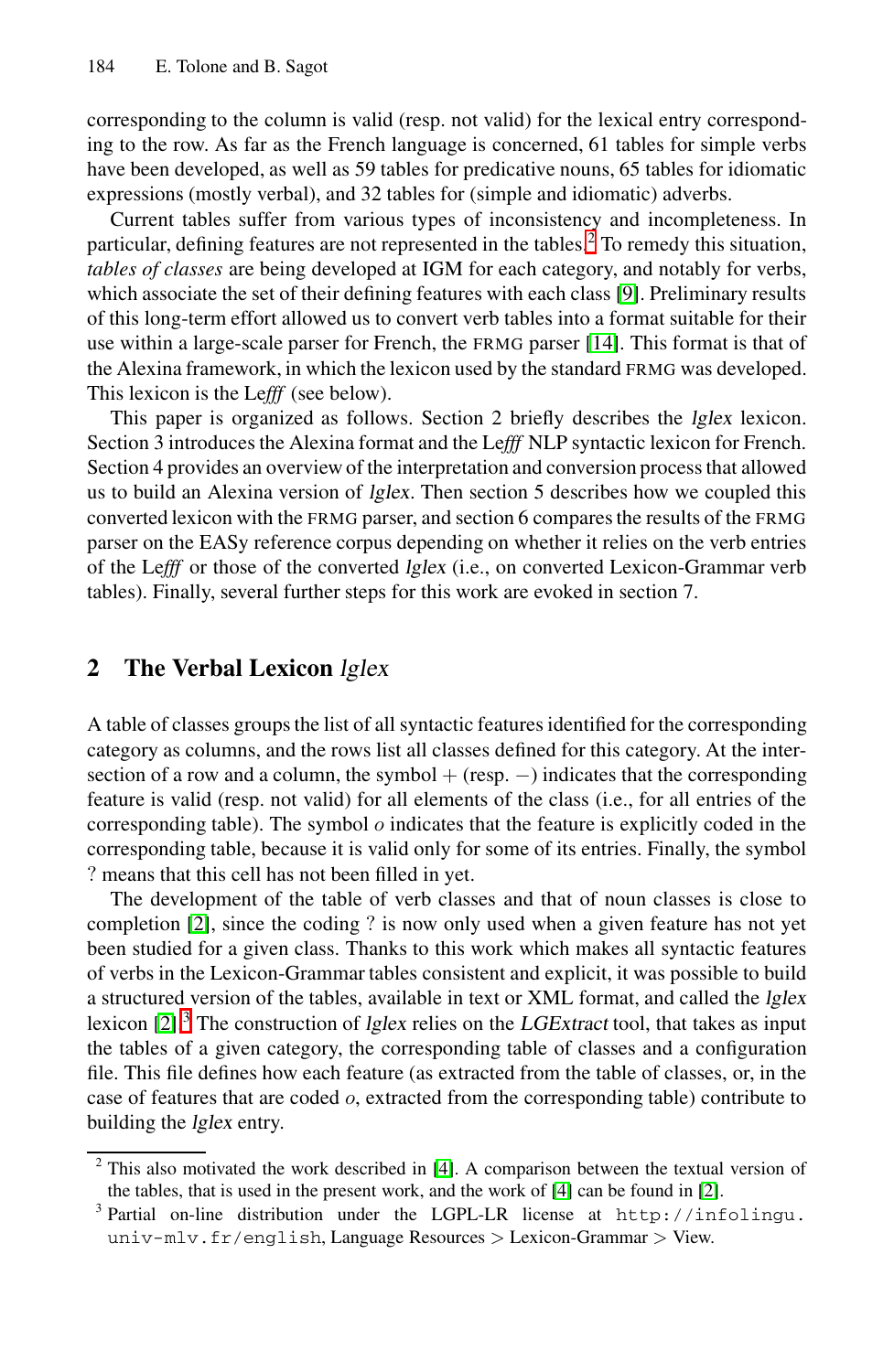Our conversion process starts from lglex verbal entries and turns them into entries in the Alexina format, i.e., the same as the format of the syntactic lexicon Le*fff* .

### **3 The Le***fff* **Syntactic Lexicon and the Alexina Format**

The Le*fff* (Lexique des formes fléchies du français — *Lexicon of French inflected form*) is a large-coverage syntactic lexicon for French  $[10,11]^4$ . It relies on the Alexina framework for the acquisition and modeling of morphological and syntactic lexicons. To represent lexical information, an Alexina lexicon relies on a two-level architecture:

- **–** the *intensional* lexicon associates (among others) an inflection table and a canonical sub-categorization frame with each entry and lists all possible redistributions from this frame;
- **–** the *compilation* of the intensional lexicon into an *extensional lexicon* builds different entries for each inflected form of the lemma and every possible redistribution.

For example, consider the following (simplified) intensional entry:

clarifier<sub>1</sub> Lemma;v;<Suj:cln|scompl|sinf|sn, Obj:(cla|scompl|sn)>; %ppp\_employé\_comme\_adj,%actif,%passif, %se\_moyen\_impersonnel,%passif\_impersonnel

It describes an entry of the verbal lemma *clarifier* (*clarify*) which is transitive (two arguments canonically realized by the *syntactic functions* Suj and Obj listed between brackets), and which allows for the functional redistributions *past participle used as an adjective*, *active* (the default distribution), *impersonal middle-voice "se" construction*, *impersonal passive*, and *passive*.

The different syntactic functions are defined in the Le*fff* by criteria close to that used by the authors of the verb valency lexicon DICOVALENCE [15], i.e., they rely for a large part on cliticization and other pronominal features. The Le*fff* uses the following syntactic functions: Suj (subject), Obj (direct object), Objà (indirect object canonically introduced by preposition "à"), Objde (indirect object canonically introduced by preposition "de"), Loc (locative), Dloc (delocative), Att (attribute), Obl or Obl2 (other oblique arguments). Defining criteria for these functions are described in [11].

Each syntactic function can be realized by three types of *realizations*: *clitic pronouns*, *direct phrases* (nominal phrase (sn), adjectival phrase (sa), infinitive phrase (sinf), completive (scompl), indirect interrogative (qcompl)) and *prepositional phrases* (direct phrases preceded by a preposition, such as de-sn,  $\hat{a}$ -sinf or pour-sa).<sup>5</sup> Finally, a function whose realization is not optional has its realizations list between brackets.

Complementary syntactic information (control, mood for completives, etc.) are represented by *macros* (@CtrlSujObj, @ComplSubj, etc.) whose formal interpretation varies according to the context of use. An LFG modeling of these macros is provided with the Le*fff* .

<sup>4</sup> On-line distribution under the LGPL-LR license at [http://gforge.inria.fr/](http://gforge.inria.fr/projects/alexina/) [projects/alexina/](http://gforge.inria.fr/projects/alexina/)

<sup>5</sup> à-scompl and de-scompl represent realizations of the form *à/de ce que P*.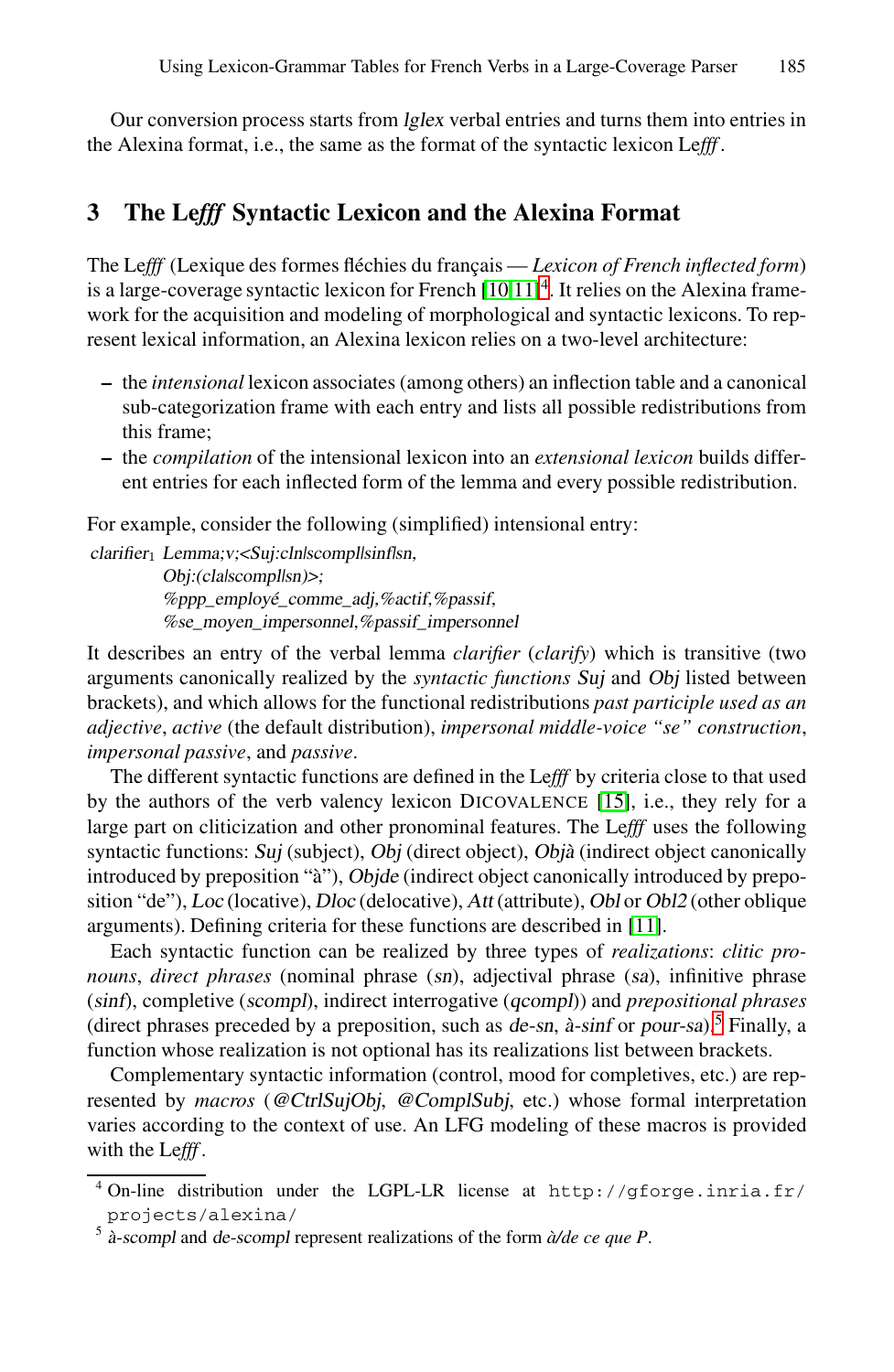## **4 Conversion of the Verbal Lexicon** lglex **into a Lexicon in the Alexina Format**

#### **4.1 Sketch of the Conversion Process**

Each entry in lglex is associated with a set of constructions that can be classified into several types:

- 1. the "base" construction(s), defining feature for the originating class of the entry;
- 2. "extended base" constructions, obtained by adding extra arguments to the base construction; in practice, these constructions are all intermediate constructions between the base construction and a construction called "maximal extended base" construction, or MEBC;
- 3. constructions that are variants of the base construction, obtained by deleting one or several arguments, or by changing the realization type (e.g., Qu P can become V*i* inf W, as for the direct object of *savoir* — *to know* —, that can be a finite phrase but also an infinitive phrase);
- 4. constructions that are in fact redistributions, such as [passif de], that denotes the possibility of having a passive with an agent introduced by *de* (cf. *Pierre est aimé de Marie* — *Pierre is loved by Marie*) or <sup>N</sup>1 est Vpp de ce Qu P (cf. *Marie est étonnée de ce que Pierre soit là* — *Marie is surprised that Pierre is here*) ;
- 5. constructions that should seemingly have led to distinct entries, called "secondary entries", such as neutral constructions of transformations like  $N_1$  se V de ce Qu P (cf. *Luc se félicite d'avoir réussi à séduire Léa* vs. *Max félicite Luc qu'il ait réussi à séduire Léa* — *Luc is very pleased he succeeded in seducing Léa* vs. *Max congratulates Luc for having succeeded in seducing Léa*).

We developed a method for *aligning* two constructions, i.e., for building correspondences between arguments despite their surface differences<sup>6</sup> and their possible deletion. This method allows us to identify and align the MEBC and its variants, which we put together in a single entry of the final lexicon, called *canonical* entry. Among the other constructions, those that correspond to standard redistributions ([passif par], [extrap]. . . ) lead to the inclusion of the corresponding redistribution in the canonical entry.<sup>7</sup> Other constructions lead to the creation of extra entries, because they correspond to secondary entries (5th type in the enumeration above) or because they involve redistributions that have not yet been identified in the Alexina format.

Once the entries to be produced are identified, we build sub-categorization frames. First, we build the frame corresponding to the maximal construction for each entry (the

<sup>&</sup>lt;sup>6</sup> For example, Qu P vs. N1, or  $\dot{\mathbf{a}}$  N1 vs. Prép N1 if in addition it is known that Prép can be  $\dot{a}$ .<br><sup>7</sup> In the table of classes, the feature [passif par] (the standard passivability) is not vet correctly

In the table of classes, the feature [passif par] (the standard passivability) is not yet correctly described, even for transitive classes. Considering this lack of information as a negative information (non-passivable), as done for other features, leads to a really incomplete lexicon. Therefore, we decided to add the corresponding %passif redistribution to all entries that have an argument whose syntactic function is Obj (direct object). Note that direct complements of the entries of table 32NM do not receive the function *Obj* (see below). Therefore, our heuristics is valid, apart from rare cases of non-passivability such as *regarder* (often *to look at*, but also *to concern*) in the sense of *concerner* (*to concern*).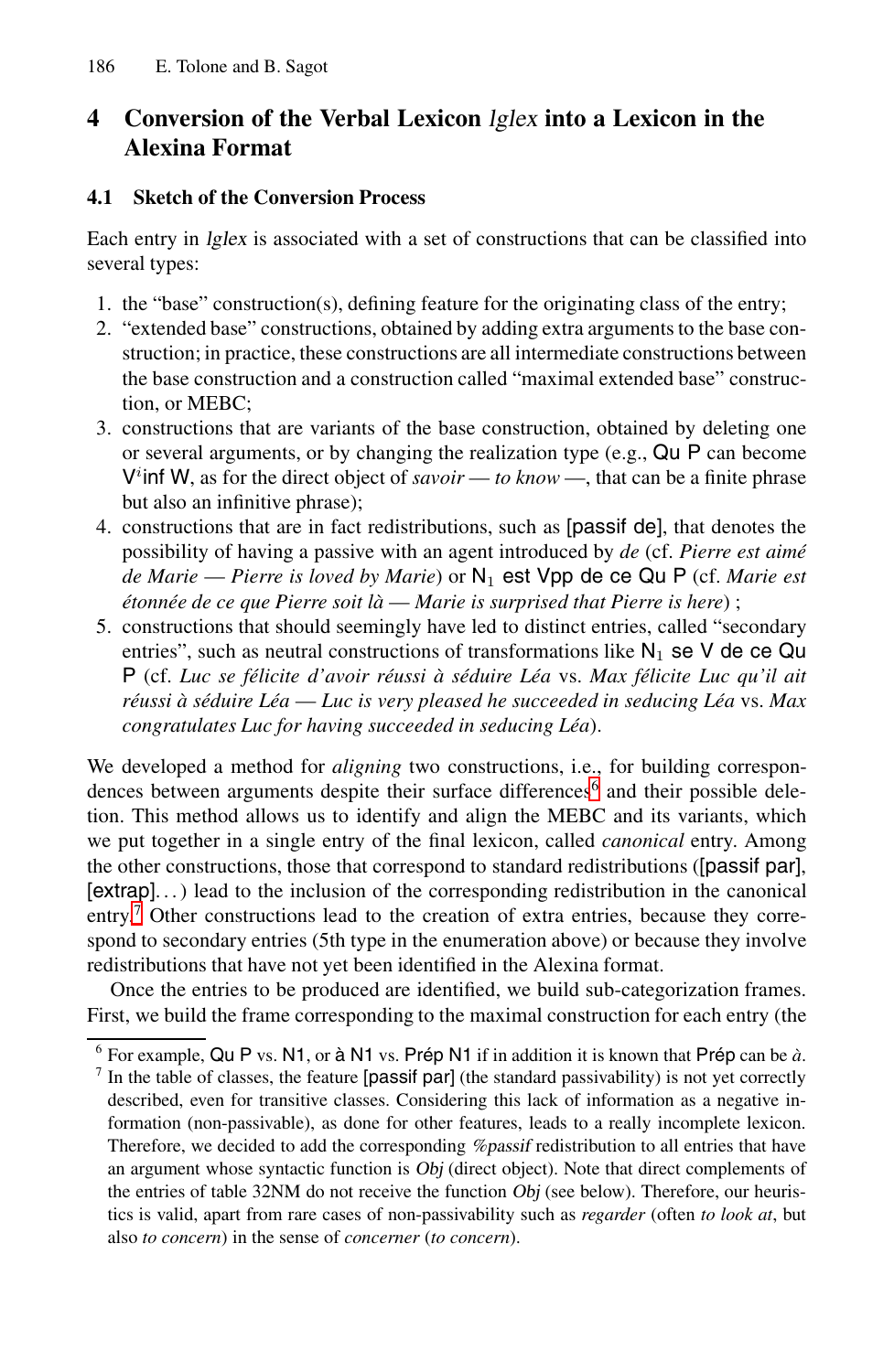MEBC for the canonical entry, and their unique construction for secondary entries). The syntactic function of each argument is obtained by the following heuristics. First, the first argument always receives the function Suj (subject). The first post-verbal argument, if it is direct, receives the function Obj, apart from entries of table 32NM. Then, an argument introduced by *à* (resp. *de*) receives the syntactic function Objà (resp. Ob*jde*), except if an additional indicator contradicts this choice (e.g., for an  $N_1$  argument introduced by  $\dot{a}$ , the feature  $\dot{a} N_1 = Ppv =$ : le shows it must receive the syntactic function Obj, as in *Il apprend à conduire* / *Il l'apprend* — *He is learning how to drive* / *He is learning it*). Arguments introduced by Loc have the syntactic function Loc, except those of the form Loc  $N_i$  source or for which Loc  $N_i =$ : de  $N_i$  source is a valid feature, which receive the syntactic function Dloc. Finally, other arguments are considered as Att if they are direct, and as Obl if they are introduced by a preposition (Obl2 if an Obl already exists).

The realizations of these syntactic functions are built in two steps. First, the kind of phrase (nominal, infinitive, etc.) is determined. Then, possible introducers are extracted from the set of corresponding prepositions and other introducers (e.g., *et* — *and*). For the canonical entry, all variants of the MEBC lead to modifications of the resulting sub-categorization frame, by adding realizations and making some arguments optional.

Other types of information are then added so as to finalize the entry, such as the originating table and the corresponding row number, as well as a frequency information extracted from the DELA. Finally, syntactic macros concerning the auxiliary, the mood of completive arguments, idiomatic clitics (*se*, *en*, *ne*, etc.) and control phenomena are extracted and added to the final entry.

#### **4.2 Resulting Lexicon**

The resulting verbal lexicon contains 16,903 entries for 5,694 distinct verb lemmas (on average, 2.96 entries per lemma). As a comparison, the Le*fff* only contains 7,072 verbal entries for 6,818 distinct verb lemmas (on average, 1.04 entries per lemma). The resulting lexicon extracted from lglex, despite the fact that it describes fewer verbal lemmas, has a larger coverage in terms of syntactic constructions and therefore is much more ambiguous. At the extensional level, the Le*fff* has 361,268 entries whereas the lexicon extracted from lglex has 763,555 entries.

The construction of this lexicon from *lglex* according to the process described in this section is achieved by a *perl* script that contains less than 1,000 lines. The conversion in itself, i.e., the execution of the script of the whole *lglex*, takes less than a minute.<sup>8</sup> Therefore, if a new version of the Lexicon-Grammar French verb tables or of the corresponding table of classes is released, building the new corresponding Alexina-format lexicon is a matter of seconds, and does not require any new development.

#### **5 Integration in the FRMG Parser**

The main goal of this work is to allow the use of the linguistic data coded in Lexicon-Grammar tables for French to be used as a lexical database for a French parser. Among

<sup>8</sup> On a 2.4 GHz machine using Ubuntu Linux.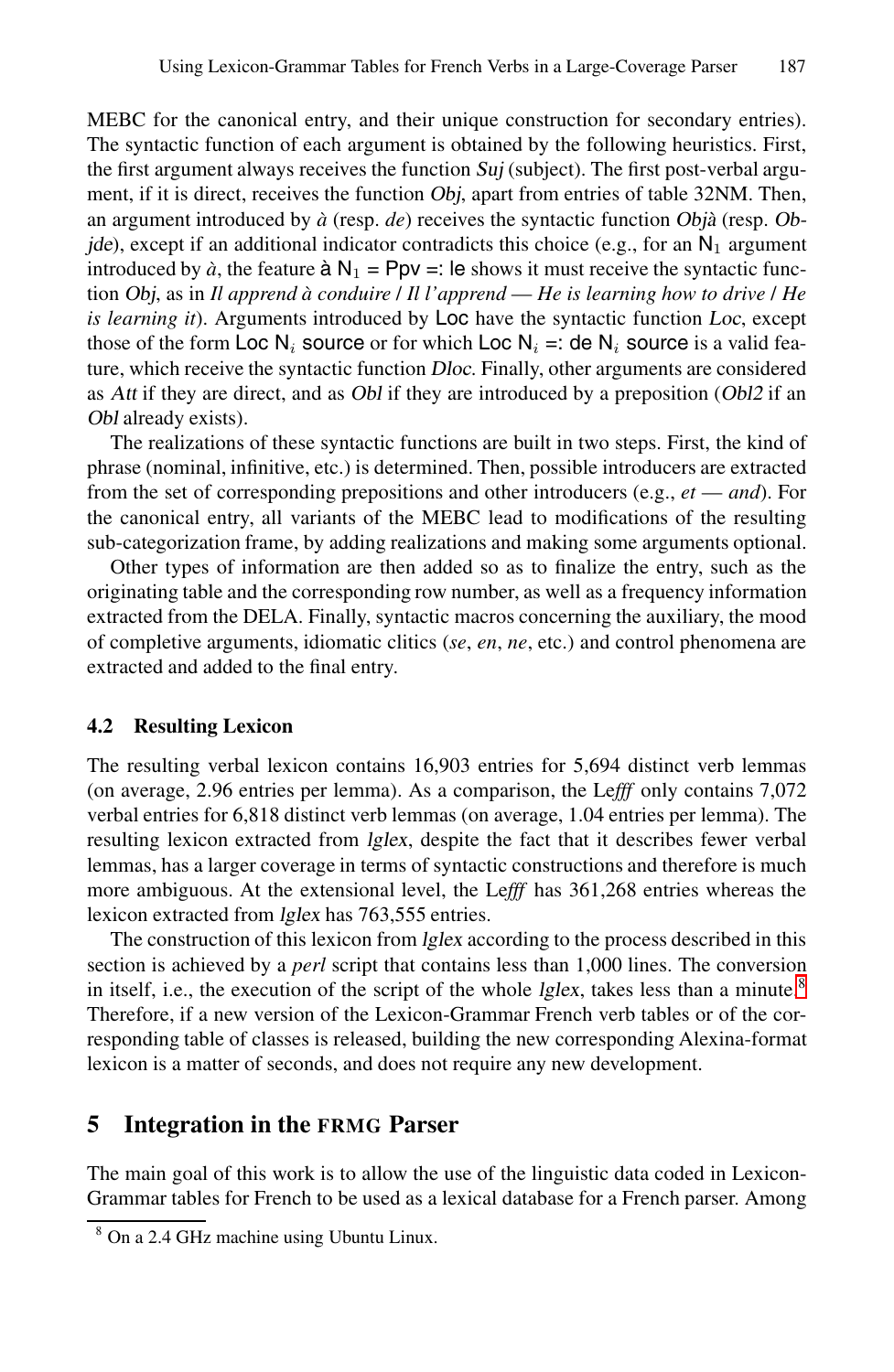the various parsers that rely on a syntactic lexicon in the Alexina format, we chose the FRMG parser [14]. It relies on a compact factorized Tree Adjoining Grammar (TAG) generated from a meta-grammar, and on the Le*fff* . The compilation and execution of the parser is performed by the DYALOG system [3]. The result of the parsing itself is a derivation shared forest, that undergoes a symbolic (weight-based) disambiguation process so as to output only one parse. In case a sentence is not covered by the grammar and the lexicon, FRMG outputs several partial parses that cover disjoint parts of the sentence (however, no attempt is made to reassemble these partial parses into a global parse). FRMG takes as its input the result of the presyntactic processing chain SXPipe [13], which converts a raw text into a lattice of forms known by the lexicon (namely, the Le*fff*).<sup>9</sup>

The integration of the Alexina-format lexicon extracted from lglex in the FRMG parser is straightforward: in its standard configuration FRMG's lexer performs calls to a lexical database built from the Lefff. We shall call this standard parser FRMG<sub>Lefff</sub>. What is required to use the lexical information from Lexicon-Grammar verb tables is to replace verbal entries in the Le*fff* by those of the lexicon built from lglex while keeping other Le*fff* entries, to build the corresponding lexical database, and to tell FRMG to use it rather than the default Le*fff*-only one.

However, several verbal entries which are not covered by *lglex* had to be added as well: entries for auxiliaries and semi-auxiliaries, some raising verbs, impersonal verbs and light verbs. The result is a variant of the FRMG parser, that we shall call FRMG*lglex*, to distinguish it from the standard FRMG<sub>Lefff</sub>.

## **6 Evaluation and Discussion**

We evaluated both FRMG<sub>Lefff</sub> and FRMG<sub>lglex</sub> by parsing the manually annotated part of the EASy corpus [7], i.e., 4,306 sentences of diverse genres (journalistic, medical, oral, questions, literature, and others).

We used the metrics defined and used during the first French parsing evaluation campaign EASy, which took place at the end of 2005 [8]. These metrics rely on both (nonrecursive) « chunks » and « relations » (dependencies between full words), for which the standard measures (precision, recall, f-measure) are applied. In this paper, we simply provide f-measures.

Before discussing the results of these experiments, some precautions must be taken:

- **–** the conversion process described in this paper and its still preliminary implementation certainly contain errors, and we evaluate a variant of FRMG that relies on *converted* entries extracted from Lexicon-Grammar tables, not directly on Lexicon-Grammar entries from the tables;
- **–** the Le*fff* was developed in parallel with EASy campaigns, unlike Lexicon-Grammar tables; some choices in the EASy annotation guide may have influenced choices made during the development of the Le*fff* , whereas it is obviously not the case for Lexicon-Grammar tables;

<sup>&</sup>lt;sup>9</sup> SXPipe includes, among others, modules for (deterministic) sentence splitting and tokenization, as well as non-deterministic spelling error correction, named entity detection and identification of compound forms.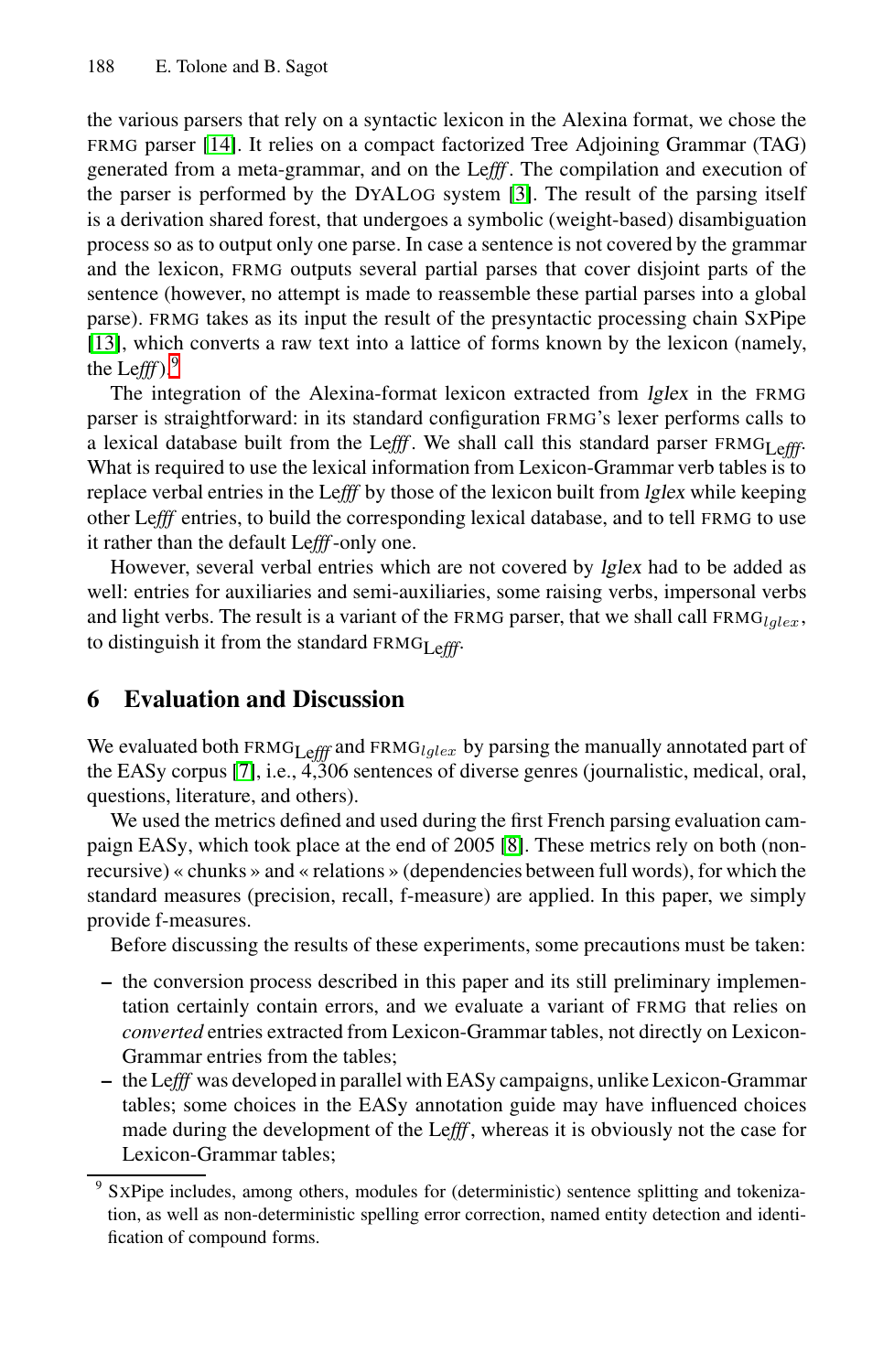|                     | <b>Chunks</b> |          | Relations                                                                                      |       |
|---------------------|---------------|----------|------------------------------------------------------------------------------------------------|-------|
| Sub-corpus          |               |          | $FRMG$ <sub>Lefff</sub> $FRMG$ <sub>lglex</sub> $RMG$ <sub>Lefff</sub> $FRMG$ <sub>lglex</sub> |       |
| general_lemonde     | 86.8%         | 82.8%    | 59.8%                                                                                          | 56.9% |
| general senat       | 82.7%         | 83.1%    | 56.7%                                                                                          | 54.9% |
| litteraire 2        | 84.7%         | 81.5%    | 59.2%                                                                                          | 56.3% |
| medical 2           | 85.4%         | $89.2\%$ | $62.4\%$                                                                                       | 58.6% |
| oral delic 8        | 74.1%         | 73.6%    | 47.2%                                                                                          | 48.5% |
| questions_amaryllis | $90.5\%$      | $90.6\%$ | 65.6%                                                                                          | 63.2% |
| EASy corpus overall | 84.4%         | 82.3%    | 59.9%                                                                                          | 56.6% |

Table 1. EASy results for FRMG<sub>Lefff</sub> and FRMG<sub>lglex</sub>, expressed in terms of f-measure. For reasons of space, figures are given for the whole EASy corpus and for only a sample of sub-corpora.

**–** as mentioned in the previous section, lglex had to be completed by various lexical entries from the Le*fff* , but other entries may still need to be added.

Comparative results for both parsers are shown on Table 1, with detailed results for some illustrative sub-corpora. As can be seen, results are for now a bit better for FRMG<sub>Lefff</sub>. We do not think that this result questions the relevance of using Lexicon-Grammar tables in a parser, especially given the above-mentioned precautions. In particular, we remain convinced that using as rich a lexical resource as possible is an efficient way to improve the quality of a parser, as has been shown for example by the results of the work described in [12].

However, parsing times are more than twice as high with  $\text{FRMG}_{lglex}$  as with  $\text{FRMG}_{l,eff}$ (median average time per sentence: 0.62 s vs. 0.26 s), which is certainly a consequence of the higher average number of entries per lemma, which is three times higher in the lexicon extracted from lglex than in the Le*fff* (see above). In fact, these higher parsing times necessarily lead to a higher ratio of parsing failures because of reaching the timeout, which leads to the construction of partial parses whose quality can only be lower.

Nevertheless, on several sub-corpora, FRMG*lglex* performs better in terms of chunk fmeasure; but results on relations are better with FRMG<sub>Lefff</sub>, apart from two sub-corpora. A careful study of the results shows the following interesting facts:

- **–** FRMG*lglex* performs better than FRMGLe*fff* on several relations, such as "adjective modifier" and "adverb modifier", and also on two relations for which results are anyway quite low ("preposition modifier" and "apposition");
- **–** the relation "(subject of object) attribute" is that for which the difference in terms of recall is the highest  $(34.0\% \text{ vs. } 58.5\%);$
- **–** the high number of verb arguments listed in lglex's sub-categorization frames tends to fool the usual disambiguation heuristics according to which "arguments are preferred to modifiers": any phrase that can be parsed as a verbal argument tends to be done in this way. For example, in a sentence such as *[...] on estime que cette décision [ferait] dérailler le processus de paix* (*it is estimated that this decision would derail the peace process*), FRMG<sub>lalex</sub> considers *de paix* (*peace*<sub>genitive</sub>) as an argument of *estimer* (*estimer qqch de qqch/qqn* — *to estimate something about something/somebody*), whereas FRMG<sub>Lefff</sub> gets the correct parse.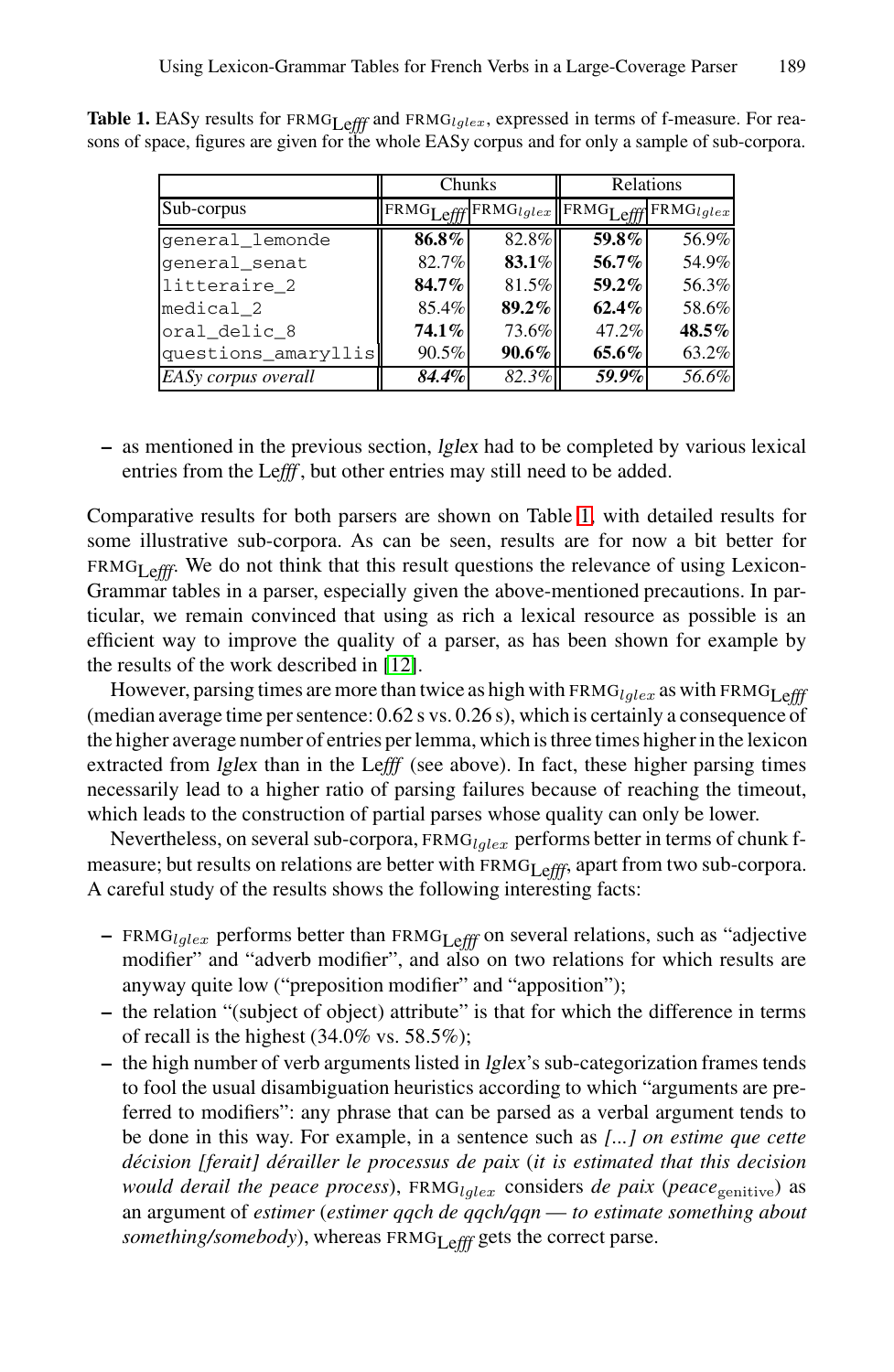In the short term, the following statement can be made. Many sentences get a full parse from FRMG*lglex* but not from FRMGLe*fff*, and vice versa. For example, on the general\_lemonde sub-corpus, 177 sentences are fully parsed by both parsers, 85 only by FRMGLe*fff*, 76 only by FRMG*lglex*, and 111 by neither of them. Since experience shows that partial parses lead to worse results (approx. 10 points lower in terms of f-measure on EASy relations), an interesting experiment would be to couple both parsers in such a way that if only one of them builds a full parse for a given sentence, this parse is kept (what should be done in other cases remains an open question). The results of such a "meta-parser" should be better than those of both parsers.

In the long term, it is important to benefit from this complementarity between both resources. It will be interesting to study the differences between errors made by both parsers, in particular thanks to techniques such as those described in [12]. This could lead to an improvement for both resources, and in particular the lexicon converted from lglex. Perhaps we will realize that most errors come from the conversion process; but some errors may come from errors in Lexicon-Grammar tables, and may therefore allow us to improve them.

## **7 Conclusion and Future Work**

In this paper, we introduced a methodology and a tool for converting the textual version of Lexicon-Grammar tables into an NLP lexicon based on the Alexina framework, i.e., in the same format as the Le*fff* syntactic lexicon for French, which is used by the FRMG parser. The relevance of the resulting lexicon is confirmed by its use for parsing the evaluation corpus of the French parsing evaluation campaign EASy.

The first step described here has allowed us to identify several problems in the input data (tables and tables of classes), but also several simplifications and approximations in the conversion process. Therefore, there is space for significant improvements, that could eventually lead to the construction of a syntactic lexicon for French based on Lexicon-Grammar tables. Such a lexicon would improve the quality of existing tools and resources, e.g., by fusion with other lexical resources and by integration in a largecoverage parser.

However, as mentioned in the introduction, we intend to enlarge the scope of our approach by applying the same approach on French to Lexicon-Grammar tables for other categories, but also on tables for other languages, as soon as the corresponding tables of classes become available. The next step, which should be taken soon, will deal with French predicative nouns, verbal idiomatic expressions and adverbs.

### **References**

- 1. Boons, J.P., Guillet, A., Leclére, C.: La structure des phrases simples en français : Constructions intransitives, Droz, Geneva, Switzerland (1976)
- 2. Constant, M., Tolone, E.: A generic tool to generate a lexicon for NLP from Lexicon-Grammar tables. In: Proceedings of the 27th Lexis and Grammar Conference, L'Aquila, Italy (2008)